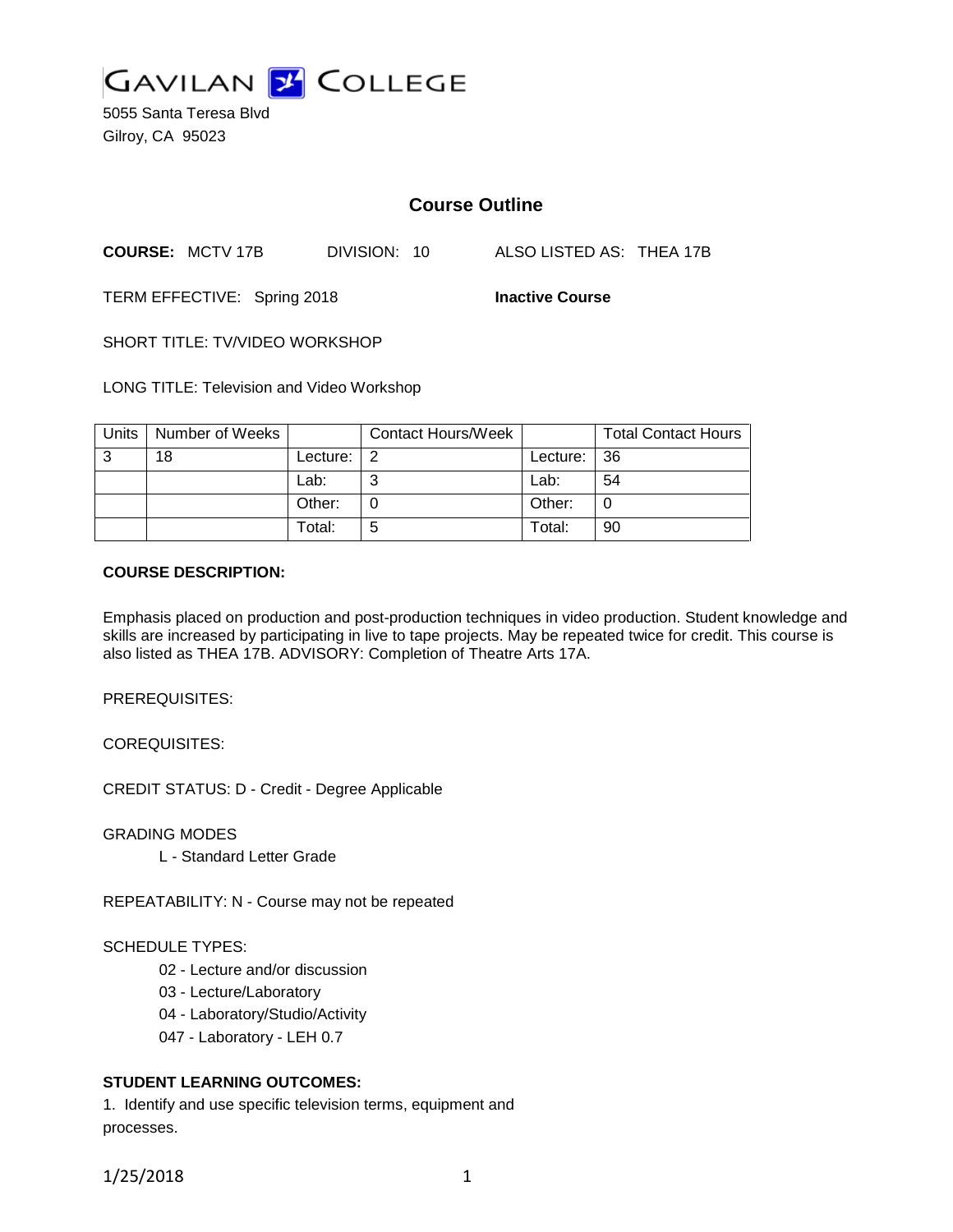ILO: 7,4,5,

Measure: quizzes, journal and oral presentations. 2. Describe and demonstrate how a television camera operates in a television studio or field production setting. ILO: 1,6,7,2 Measure: test and practical operations 3. Create and explain standard script formats and rundowns to productions crews. ILO: 1,6,7,5,1 Measure: weekly practical lab projects in video productions, journal 4. Direct and organize fundamental details for a studio production taping. ILO: 7,2,4,1 Measure: weekly practical lab video production, journal and test 5. Schedule and manage a video production crew. ILO: 1,6,4,2 Measure: oral presentation, journal 6. Write and produce original small format video programs ILO: 7,1,6 Measure: 2 scripts, treatments

# **CONTENT, STUDENT PERFORMANCE OBJECTIVES, OUT-OF-CLASS ASSIGNMENTS**

Inactive Course: 04/24/2017 Course on Hold WEEK 1 5 HOURS Review the Television production processes- The production people Analog and Digital Television Techniques & Disciplines of a Television Directors: Floor, Technical and Producing Directors. Television Production Approaches and standards. Identify and Describe excellent production values in television programming. -Objectives: Use television industry terminology. Recognize the roles and responsibilities of television production personnel. Employ and describe safety standards using studio or field cameras. Recognize the process of small format television production. Articulate elements of television production excellence. -Assignments: Read corresponding Chapters to the Production People, Producing, The Director in Pre-production, Production and Post production Research current television programming. Journal Entry Begin television viewing diary. Review hand outs and notes. Compare and contrast the work of a different directors used in television and their roles.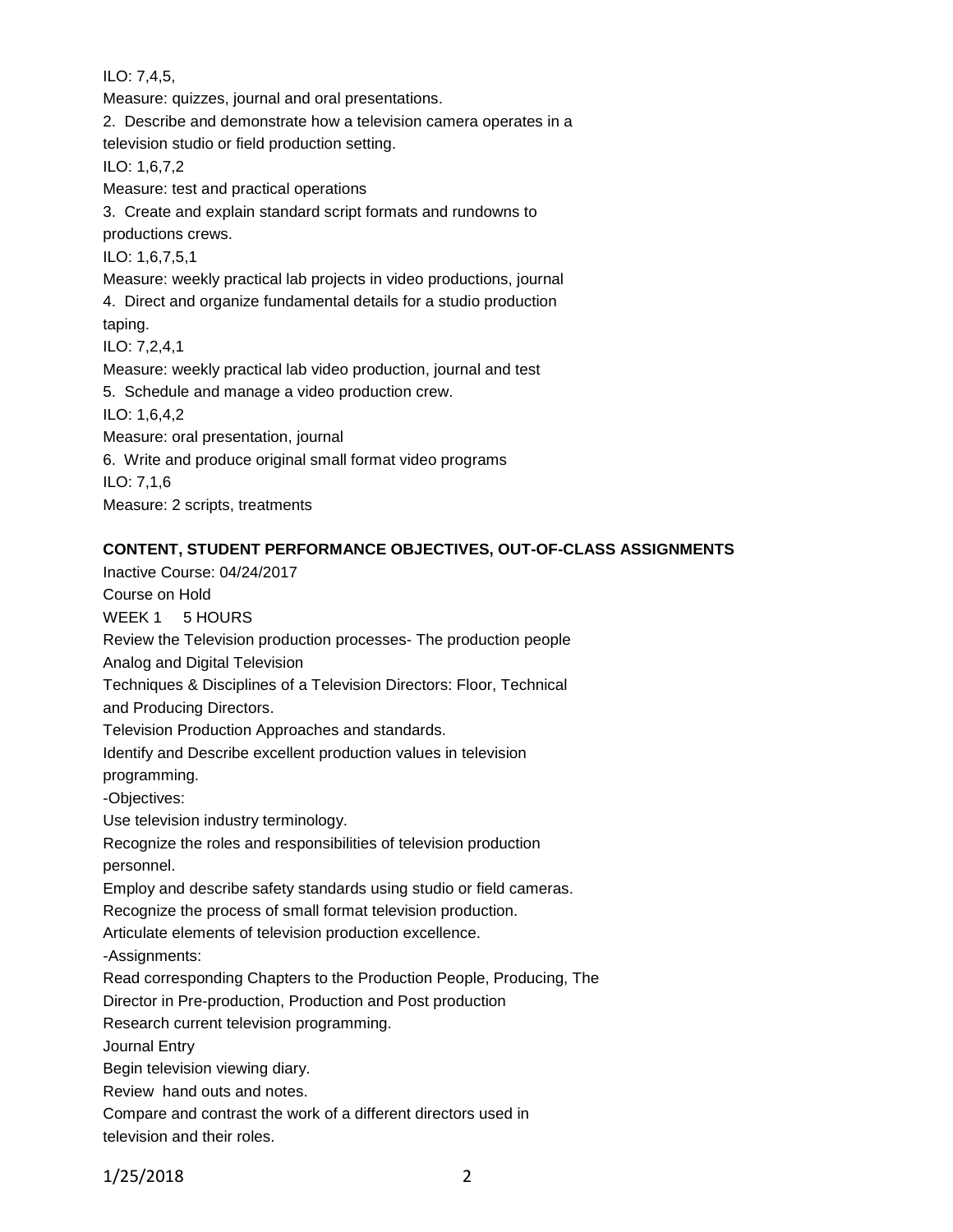# WEEK 2 5 HOURS

Taping an in studio interview. Operating as a Technical Director and a Floor Director. Working with Talent. -Objectives: Use and direct equipment operations in a studio control room. Direct and manage a production team. -Assignment: Read corresponding Chapters Review notes and handout Journal Entry WEEK 3 5 HOURS TV Lighting Equipment, Studio Lighting & Camera Techniques Flat & Cameo Lighting: Three point lighting: Key, fill & backlighting Camera Operations and Production Techniques The Role of the Floor Director -Objectives: Use and Describe lighting for a variety of television scenarios. Identify and use camera movements for studio production. Employ the rule of thirds in framing. Use and employ hand and arm signals as a floor director. -Assignment: Read corresponding Chapters as required. Review notes and practice hand and arm signals. Journal Entry Continue television viewing diary and critiques. WEEK 4 5 HOURS Techniques in Television Lighting. Audio Sound Control Objectives: Direct the control room staff in a live to tape situation. Write a production rundown. Assignments: Read relevant chapters. Review notes and handouts. Write a rundown Journal entry. WEEK 5 5 HOURS Pre-production planning a Live to Tape program Scripting and rundown for a live to tape interview, Talk Show or New segment. Objectives: -Employ script writing formats. Write a treatment for a television segment. Write a two-column script. -Assignments: Read relevant Chapters Review handouts and notes. Write a treatment for a PSA or commercial.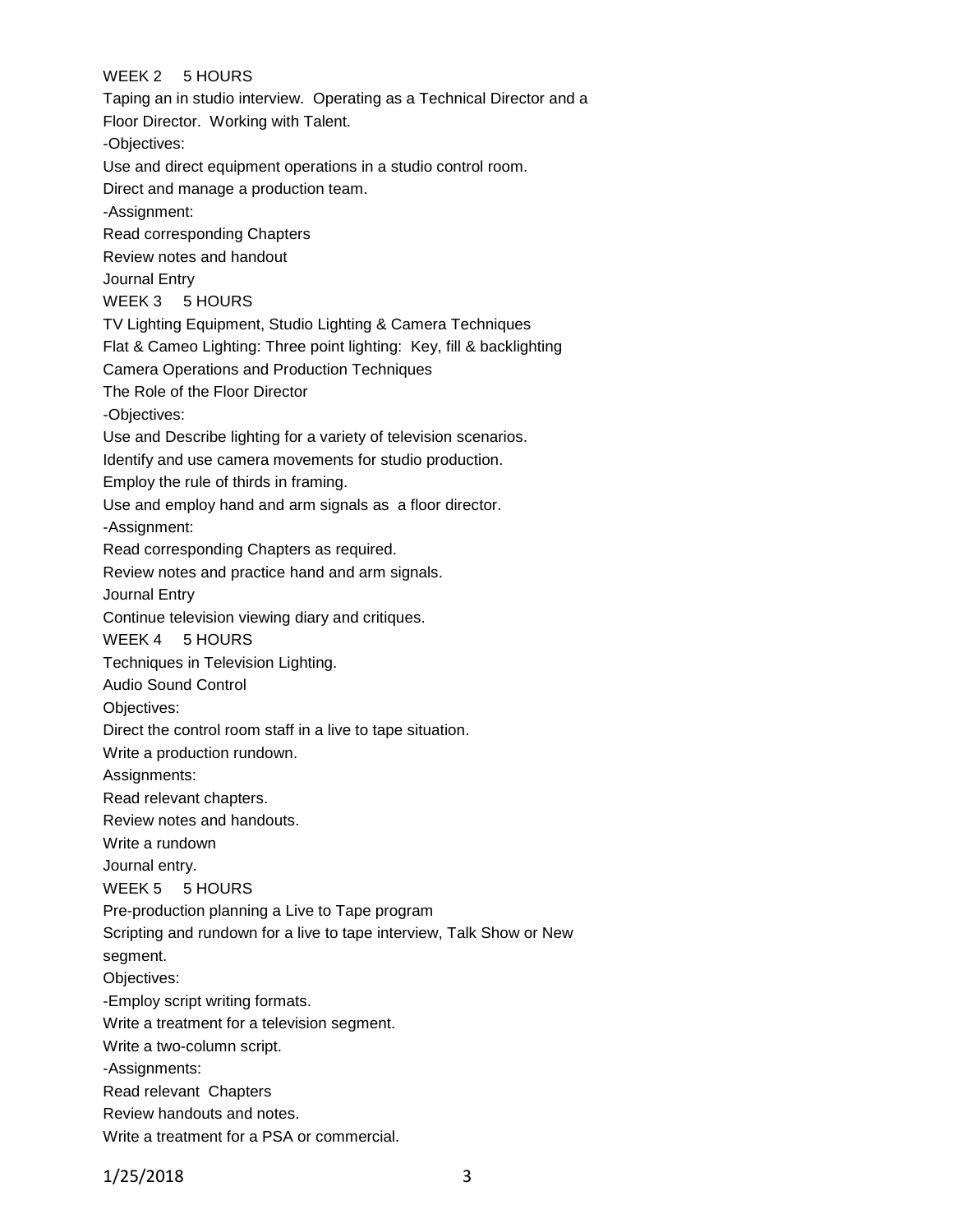Journal entries.

WEEK 6.7 10 HOURS

Project #1: Write and produce a 60 second commercial or PSA

-Objectives:

Write a script for production.

Perform as a director in a live to tape video project.

Apply knowledge and demonstrate confidence in directing the set up of

lights, audio, cameras and talent during a scripted production.

-Assignment:

Read corresponding Chapters.

Review handouts and notes.

Write an evaluation of the completed project.

Write a treatment for project #2.

WEEK 8,9,10 15 HOURS

Project #2: Writing and Directing a Talk or New Show

Directing "live to tape"

Objectives:

Write an original script or rundown.

Operate skillfully in the capacity of a Director during a live taping.

Demonstrate comprehension of video production techniques as a director

in the studio floor or control room.

-Assignment:

Read corresponding Chapters.

Review handouts and notes.

Read treatments as assigned

Write script as assigned.

Meet with production team members.

Journal Entry.

WEEK 11,12,13 15 HOURS

Project #3: Documentary Programming and Field Production

Direct a field production/ location project. Use post production

editing to create a completed project.

-Objectives:

Employ and use a site survey for a location shoot.

Use performance releases.

Mange, direct and schedule a production crew for a location shoot.

-Assignment:

Read handouts and notes.

Read corresponding chapters.

Write script as assigned.

Write a post evaluation of previous project.

Make journal entries.

Complete editing of project for class evaluation and feedback.

Write treatment for final project

WEEK 14,15,16 15 HOURS

Pre-production, production and post-production of final video workshop project.

Participation and production of an ensemble project as a director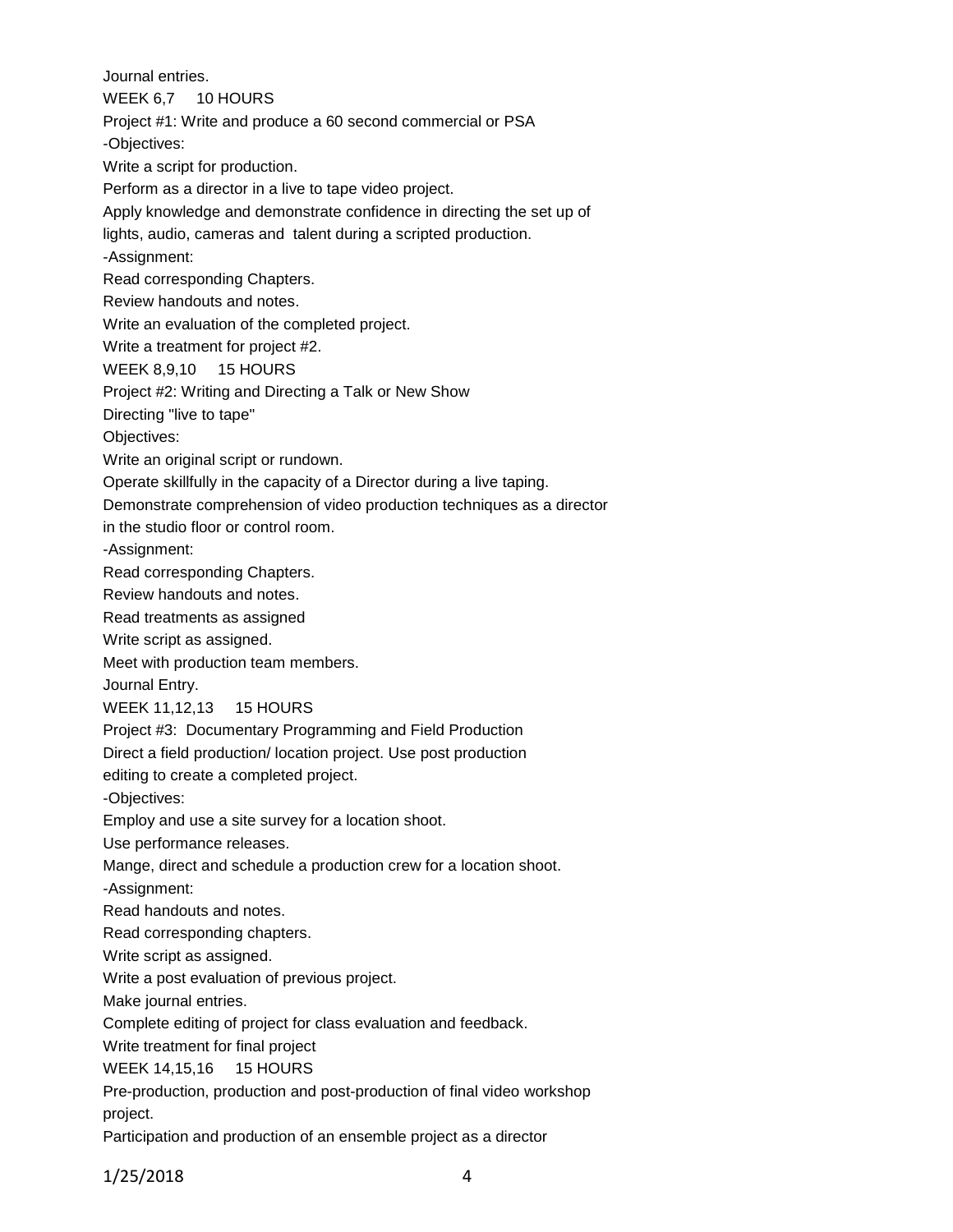Objectives:

Demonstrate confidence and skill in directing studio production

equipment and controls.

Integrate post production technology to complete a final project.

Employ the highest production values in completing a video project.

Assignments:

Write script as required Review handouts and notes.

Write evaluation of previous project.

Journal entries

Complete television programming critiques.

WEEK 17 5 HOURS

Final Project Festival:

Review and critique all final projects.

-Objectives:

Employ television terminology correctly in evaluating project.

Demonstrate confidence and skill in operating television equipment and controls.

Use the highest production values in creating a video project.

-Assignments:

Write a final project evaluation.

Review notes and handouts.

Review chapters.

Complete entries in journal.

WEEK 18 2 HOURS

Final Examination

Justification of repeatability:

Knowledge skills and confidence in directing a television production is increased through repetition.

Students repeating this course will be assigned increasing responsibilities in the including line producing, and producer. Repeating this course will enable the student to create a student portfolio of accomplishments and experience in television production.

Included in content.

## **METHODS OF INSTRUCTION:**

Lecture demonstration. Class discussion and "hands on" participation in studio or remote production projects. Viewing and critical evaluation of existing television and video programming.

#### **METHODS OF EVALUATION:**

The types of writing assignments required: Written homework Term papers Other: Critiques, scripts and journal The problem-solving assignments required: None The types of skill demonstrations required: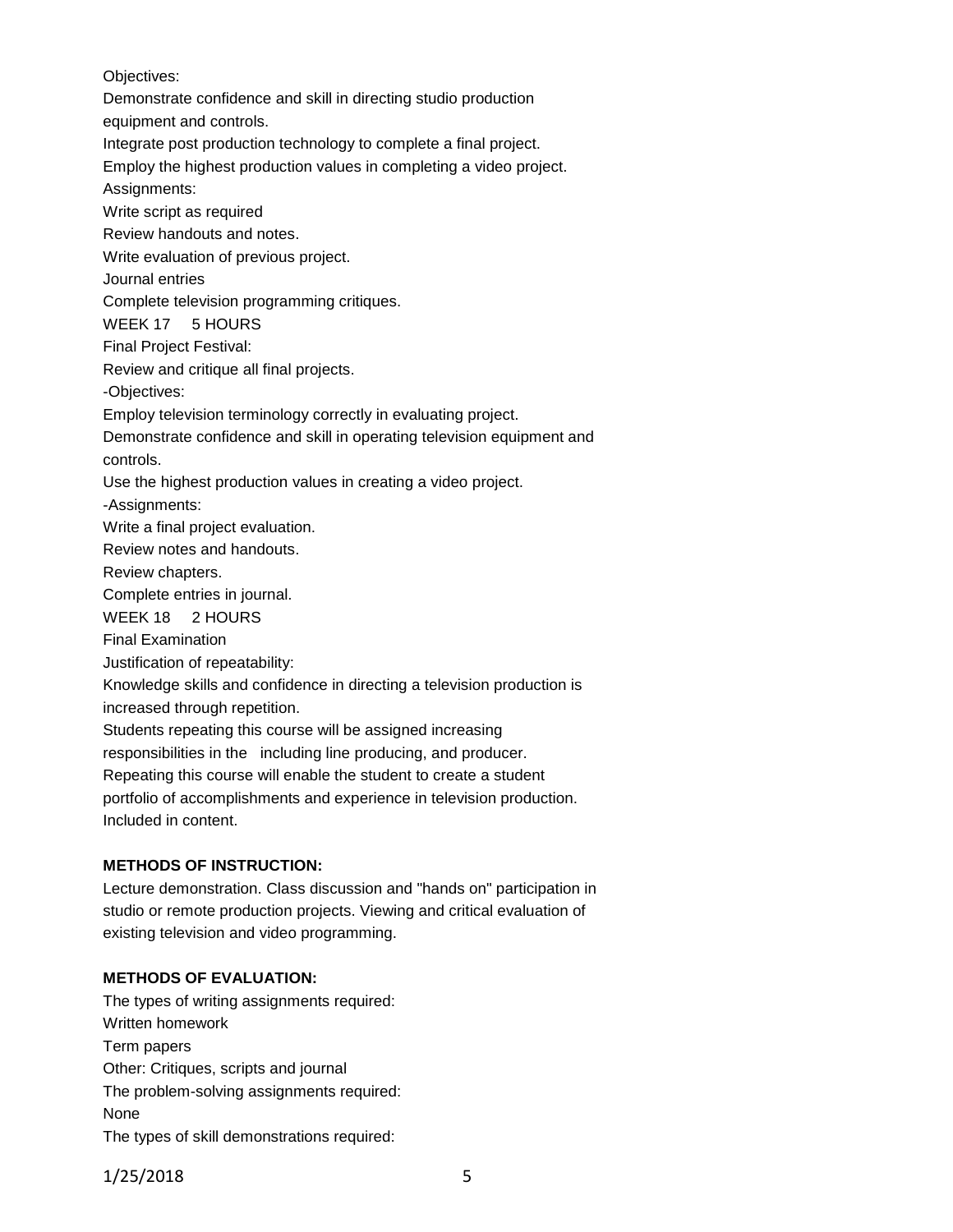Class performance Other: Video projects, operating TV equipment & controls The types of objective examinations used in the course: None Other category: None The basis for assigning students grades in the course: Writing assignments: 40% - 45% Problem-solving demonstrations: 0% - 0% Skill demonstrations: 55% - 60% Objective examinations: 0% - 0% Other methods of evaluation: 0% - 0%

# **REPRESENTATIVE TEXTBOOKS:**

Zettl, Herbert: ^uVideo Basics^s, Wadsworth Publishing Company. 1995 Katz, Steven: ^uShot by Shot^s, (visualizing from Concept to Screen) Michael Wiese Productions. 1991

## **ARTICULATION and CERTIFICATE INFORMATION**

Associate Degree: CSU GE: IGETC: CSU TRANSFER: Transferable CSU, effective 200870 UC TRANSFER: Not Transferable

#### SUPPLEMENTAL DATA:

Basic Skills: N Classification: Y Noncredit Category: Y Cooperative Education: Program Status: 1 Program Applicable Special Class Status: N CAN: CAN Sequence: CSU Crosswalk Course Department: MCTV CSU Crosswalk Course Number: 17B Prior to College Level: Y Non Credit Enhanced Funding: N Funding Agency Code: Y In-Service: N Occupational Course: D Maximum Hours: Minimum Hours: Course Control Number: CCC000456138 Sports/Physical Education Course: N